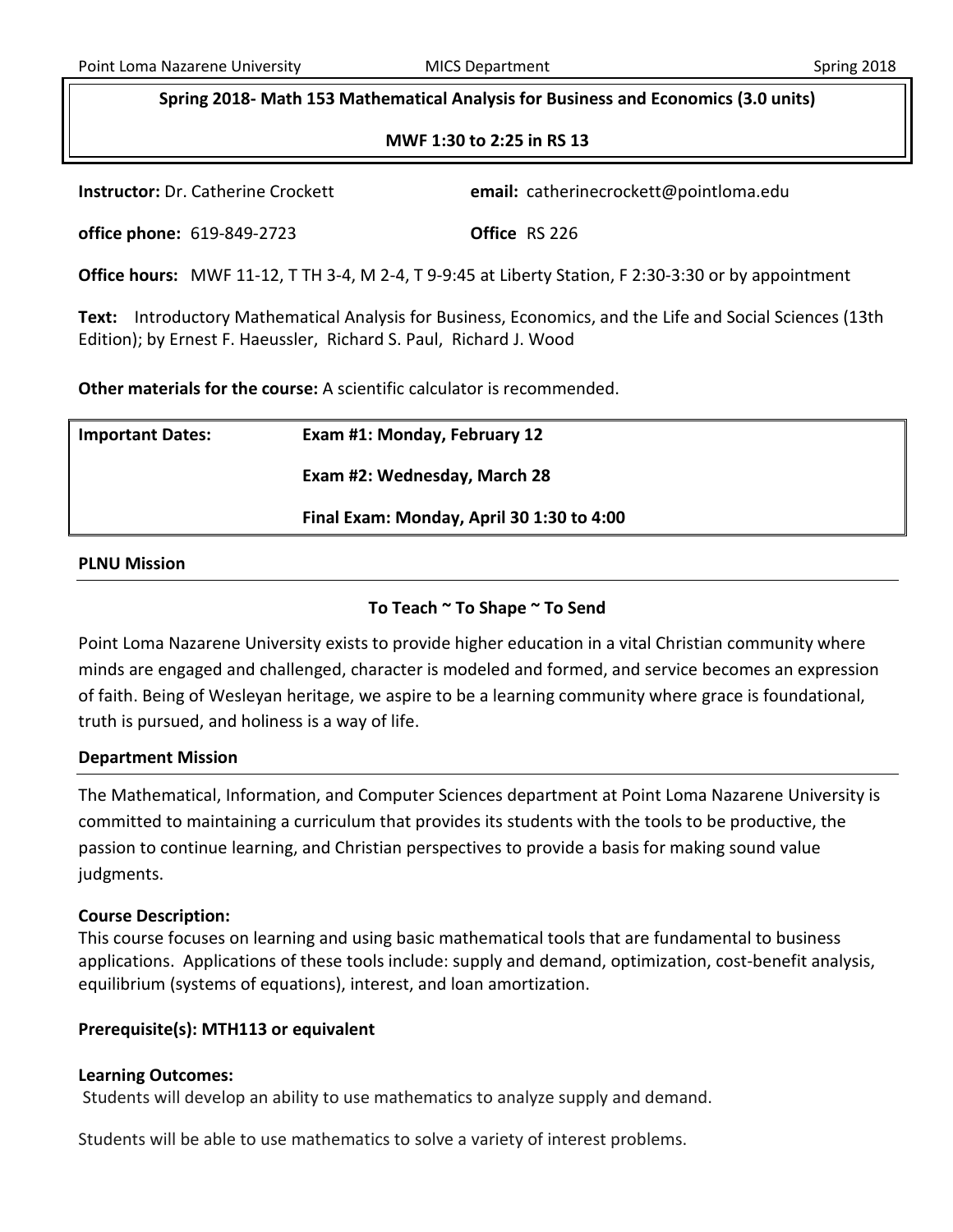Students will develop an ability to use mathematics to solve equilibrium, optimization and cost-benefit problems

**Grading:** Grades for the course will be based on the following (percentage of the course grade):

Homework (20%), Quizzes (10%) Exams ( 40%) Final exam (30%)

**Grading Scale:** Approximate minimal percentages required to obtain a given grade are:

|            | [87.5,90]                    | [77.5, 80]      | [67.5, 70]   | [0,60) |
|------------|------------------------------|-----------------|--------------|--------|
|            | $[92.5, 100]$ $[82.5, 87.5]$ | [72.5,<br>77.5) | [62.5, 67.5] |        |
| [90, 92.5] | [80, 82.5]                   | [70, 72.5]      | [60, 62.5]   |        |

# Grades in percentages

\*You will be able to view your grades in CANVAS.

**Homework (20%):** Homework will be assigned every class meeting. All homework assigned in a week will be due **at the start of class** on the next Wednesday. No late homework will be accepted except by prior arrangement or with a documented emergency. The object of the homework is to learn how to do the problems so I expect to see calculations on your homework using the terminology and methods of the class and not just an answer. Homework will be scored on a combination of completeness (with work shown) and correctness. A random selection (the same for all people) of the problems will be graded on any homework assignment. The two lowest homework scores will be dropped.

**Quizzes (10%)**: Quizzes will be given in class throughout the semester. There are no make-up quizzes; however your lowest two quiz scores will be dropped.

**Exams and Final Exam (40% and 30% of the grade):** Exams and the Final Exam will include problems and questions over material assigned in the text, readings and handouts, as well as material presented in class.

No examination shall be missed without prior consent by me or a well-documented emergency beyond your control. A score of zero will be assigned for an examination that is missed without prior consent or a well-documented emergency beyond your control. The examination schedule is included in the daily schedule.

**Please note: I do not intend to accept excuses such as miscommunication with parents, benefactors, sport team sponsors and/or travel agents.**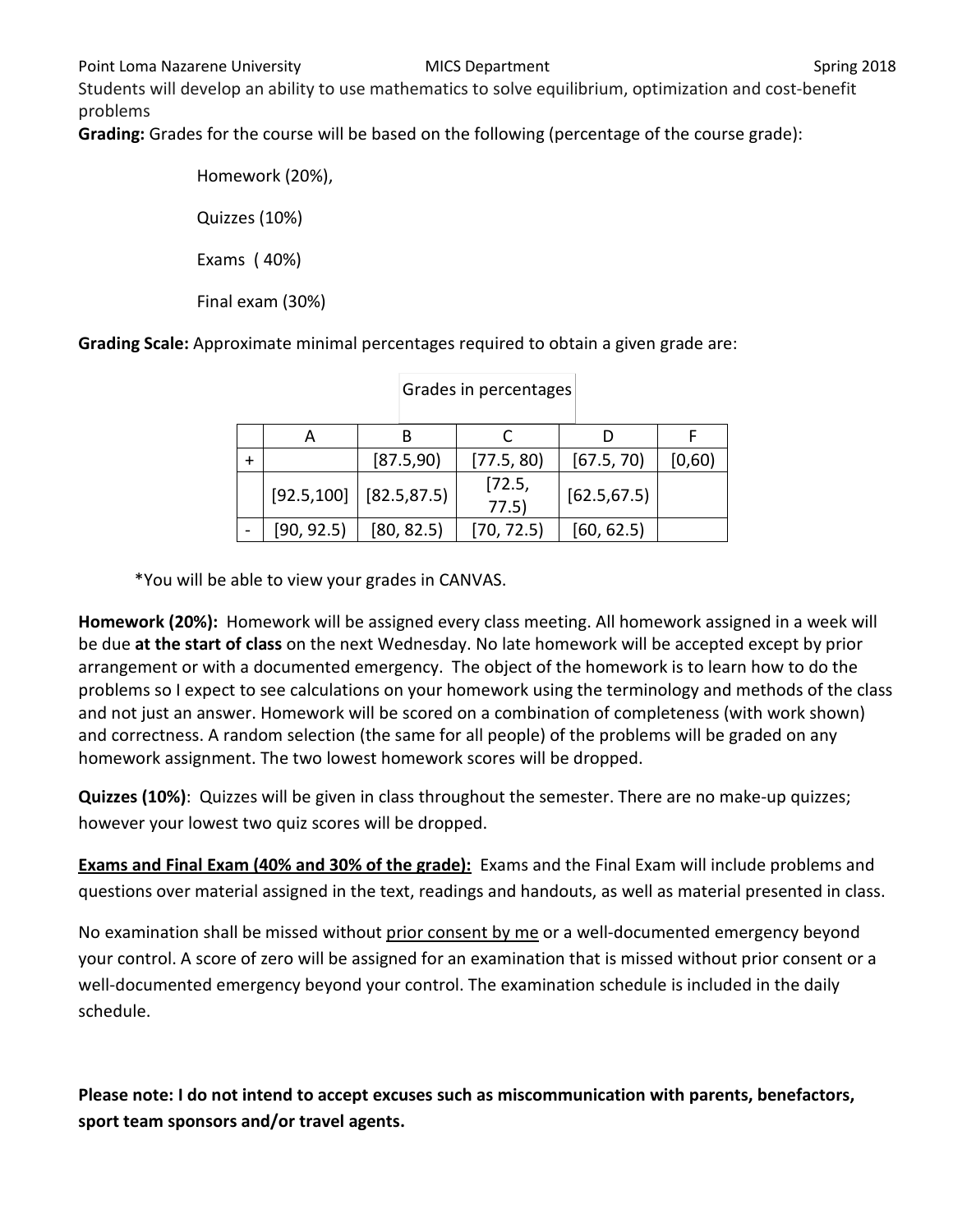#### **Please note: The Final Exam is COMPREHENSIVE.**

# **April 30 (Monday) 1:30-4**

**Attendance:** Attendance is expected at each class session. In the event of an absence you are responsible for the material covered in class and the assignments given that day.

Regular and punctual attendance at all classes is considered essential to optimum academic achievement. If the student is absent from more than 10 percent of class meetings, the faculty member can file a written report which may result in de-enrollment. If the absences exceed 20 percent, the student may be deenrolled without notice until the university drop date or, after that date, receive the appropriate grade for their work and participation. See **Attendance Policy** in the in the Undergraduate Academic Catalog.

# **Class Enrollment:**

It is the student's responsibility to maintain his/her class schedule. Should the need arise to drop this course (personal emergencies, poor performance, etc.), the student has the responsibility to follow through (provided the drop date meets the stated calendar deadline established by the university), not the instructor. Simply ceasing to attend this course or failing to follow through to arrange for a change of registration (drop/add) may easily result in a grade of F on the official transcript.

# **Academic Accommodations:**

If you have a diagnosed disability, please contact PLNU's Disability Resource Center (DRC) within the first two weeks of class to demonstrate need and to register for accommodation by phone at 619-849-2486 or by e-mail at **DRC@pointloma.edu.** See [Disability Resource Center](http://www.pointloma.edu/experience/offices/administrative-offices/academic-advising-office/disability-resource-center) for additional information. For more details see the PLNU catalog under [Academic Accommodations.](https://catalog.pointloma.edu/content.php?catoid=28&navoid=1761#Academic_Accommodations) Students with learning disabilities who may need accommodations should discuss options with the instructor during the first two weeks of class.

# **Academic Honesty:**

Students should demonstrate academic honesty by doing original work and by giving appropriate credit to the ideas of others. Academic dishonesty is the act of presenting information, ideas, and/or concepts as one's own when in reality they are the results of another person's creativity and effort. A faculty member who believes a situation involving academic dishonesty has been detected may assign a failing grade for that assignment or examination, or, depending on the seriousness of the offense, for the course. Faculty should follow and students may appeal using the procedure in the university Catalog. Se[e the catalog](https://catalog.pointloma.edu/content.php?catoid=28&navoid=1761#Academic_Honesty) for definitions of kinds of academic dishonesty and for further policy information.

# **Final Exam: Date and Time**

The final exam date and time is set by the university at the beginning of the semester and may not be changed by the instructor. This schedule can be found on the university website and in th course calendar. No requests for early examinations will be approved. Only in the case that a student is required to take three exams during the same day of finals week, is an instructor authorized to consider changing the exam date and time for that particular student.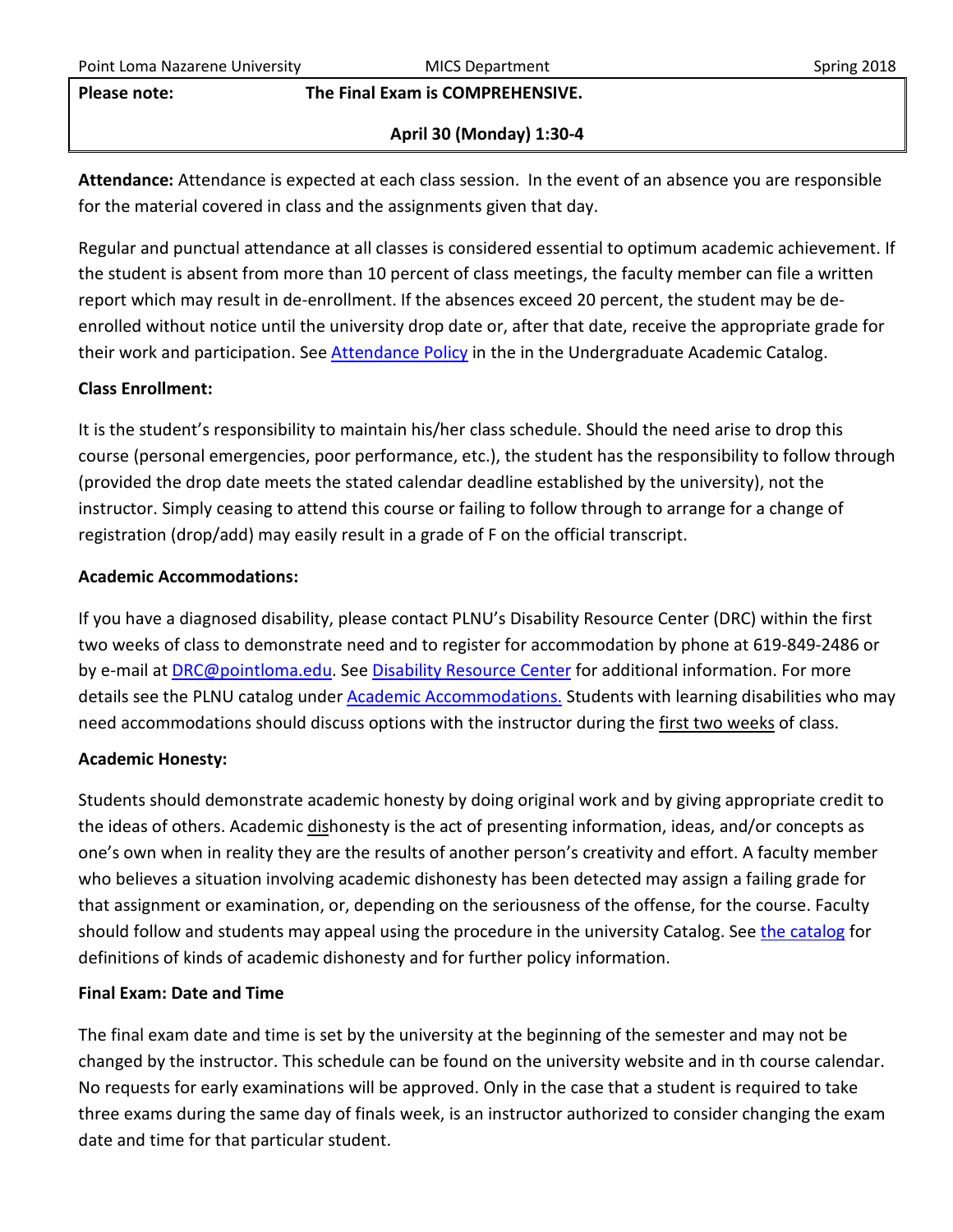Point Loma Nazarene University, as a non-profit educational institution, is entitled by law to use materials protected by the US Copyright Act for classroom education. Any use of those materials outside the class may violate the law.

# **Credit Hour:**

In the interest of providing sufficient time to accomplish the stated course learning outcomes, this class meets the PLNU credit hour policy for a 3.0 unit class delivered over 15 weeks. Specific details about how the class meets the credit hour requirements can be provided upon request.

**Side Note:** Turn off any cell phone, pager or things that make noise while you are in class. Also, do not text or work on other classes while in class -to do so is disrespectful to your classmates and me. You may be asked to leave the class for such behavior, resulting in an absence.

## **General Advice:**

You learn mathematics by doing it yourself. You should expect to spend approximately two hours outside of class for every one hour in class working on homework and going over concepts. When doing homework, please note it is normal to not be able to do every problem correct on the first attempt. Do not be discouraged, instead seek help.

| Week           | M                      | W                                 | F                                  |
|----------------|------------------------|-----------------------------------|------------------------------------|
| 1              | (Tuesday)              | 1/10                              | 1/12                               |
| 1/8            | First Day of class     | 1.1: Applications of Equations    | 1.2: Linear Inequalities           |
| 1/12           | Introduction           |                                   |                                    |
|                | Review: Chapter 0      |                                   |                                    |
| $\overline{2}$ | 1/15                   | 1/17                              | 1/19                               |
| $1/15-$        | MLK Day no class       | 1.3: Applications of Inequalities | 1.4: Absolute Values               |
| 1/19           |                        |                                   | 1.5: Summation Notation            |
|                |                        |                                   |                                    |
|                |                        |                                   |                                    |
| $\overline{3}$ | 1/22                   | 1/24                              | 1/26                               |
| $1/22$ -       | 1.5 Summation Notation | 2.1: Functions                    | 2.2: Special Functions             |
| 1/26           | 1.6 Sequences          |                                   | 2.3: Combinations of functions     |
|                |                        |                                   |                                    |
| 4              | 1/29                   | 1/31                              | 2/2                                |
| $1/29-$        | 2.3: Combinations of   | 2.5: Graphs in Rectangular        | 2.8 Functions of Several Variables |
| 2/2            | functions              | coordinates                       |                                    |
|                | 2.4: Inverse Functions |                                   |                                    |
| 5              | 2/5                    | 2/7                               | 2/9                                |
| $2/5-$         | $3.1:$ Lines           | 3.2: Applications and Linear      | Review                             |
| 2/9            |                        | <b>Functions</b>                  |                                    |
|                |                        |                                   |                                    |

Please note this schedule is tentative. Any changes will be announced.